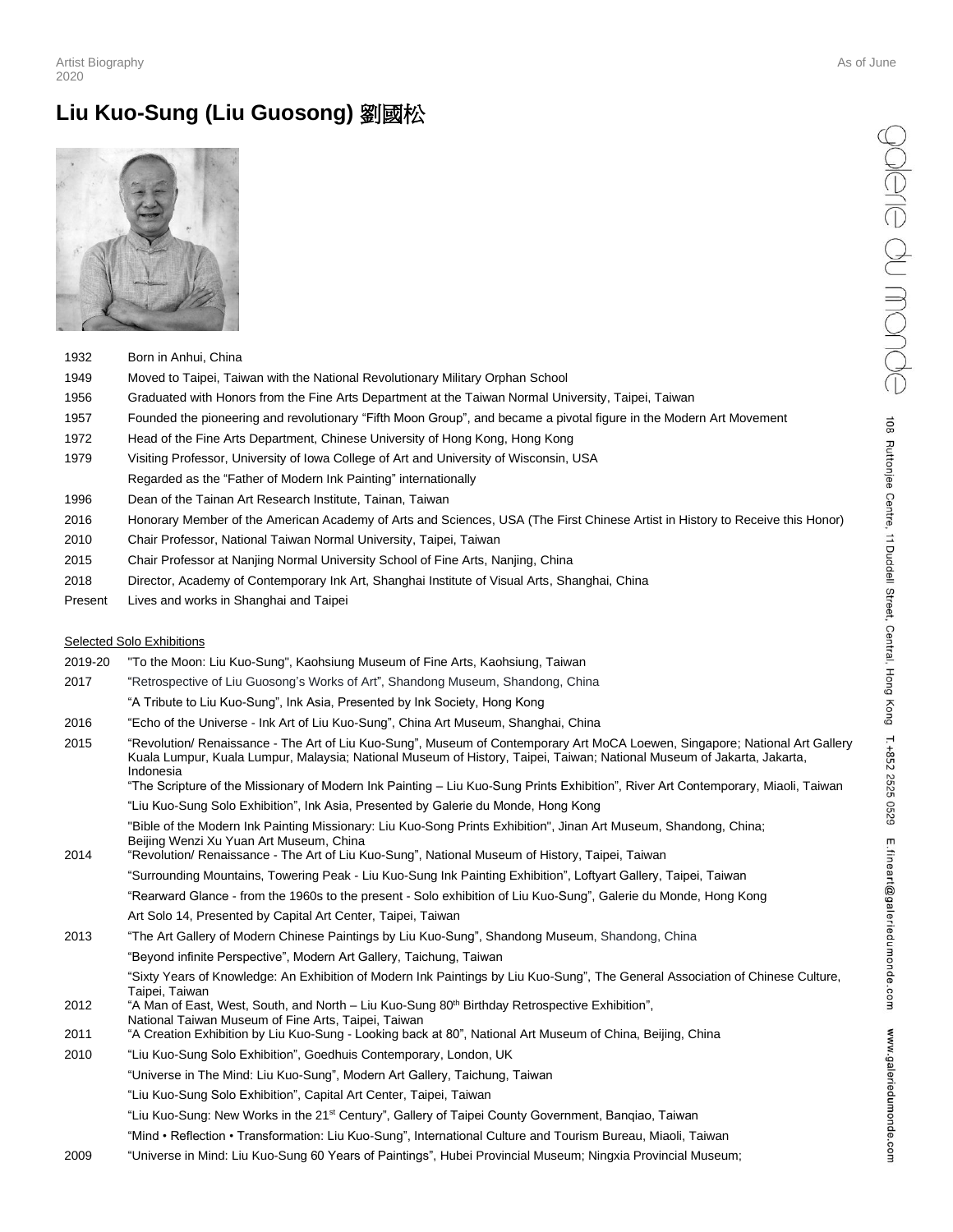Chongqing China Three Gorges Museum and Hefei Yaming Museum, China 2008 "Liu Kuo-Sung Solo Exhibition", Galerie 75 Faubourg, Paris, France 2007 "The Universe in the Mind: 60 Years of Painting by Liu Kuo-Sung", Palace Museum, Beijing, China; Shanghai Art Museum, Shanghai, China; Guangdong Museum of Art, Guangzhou, China 2006 "Liu Kuo-Sung Solo Exhibition", Zhejiang Provincial Museum, Hangzhou, China "Liu Kuo-Sung Solo Exhibition", Hunan Provincial Museum, Changsha, China 2005 "Liu Kuo-Sung Solo Exhibition", STPI Creative Workshop and Gallery, Singapore "Liu Kuo-Sung Solo Exhibition", Academia Sinica, Taipei, Taiwan "Modern Impact: Liu Kuo-Sung Exhibition", Chingyang Art Center; Hsinchu Art Center; Taichung Art Center and Yangcheng Art Center, Taiwan 2004 "A Universe of His Own"", Hong Kong Museum of Art, Hong Kong "Liu Kuo-Sung Solo Exhibition", Taiwan Exhibition Tour, Taiwan Soka Association, Taiwan 2003 "Heart of Creation", Cultural Centre of Taichung, Taichung, Taiwan "Liu Kuo-Sung Solo Exhibition", Hanart TZ Gallery, Hong Kong 2002 "The Universe in the Mind: A Retrospective of Liu Kuo-sung at 70", National History Museum, Beijing, China; Shanghai Art Museum Contemporary, Shanghai, China; Guangdong Museum of Art, Guangdong, China 2001 "The West is Vast: Paintings by Liu Kuo-Sung"", Chengdu Contemporary Art Museum, Sichuan, China 2000 "Liu Kuo-Sung Solo Exhibition", Art Center, National Central University, Taiwan "Liu Kuo-Sung Solo Exhibition", Goehuis Contemporary, New York, USA 1999 "The Universe and My Heart ", National Dr. Sun Yat-Sen Memorial Hall, Taipei, Taiwan 1998 "Liu Kuo-Sung Solo Exhibition", Modern Art Gallery, Taichung, Taiwan 1997 "Liu Kuo-Sung Solo Exhibition", He Xiangning Art Museum, Shenzhen, China "Liu Kuo-Sung Solo Exhibition", Modern Art Gallery, Taichung, Taiwan 1996 "Liu Kuo-Sung Solo Exhibition", National Museum of History, Taipei, Taiwan "Liu Kuo-Sung Solo Exhibition", G.Zen 50 Art Gallery, Kaohsiung, Taiwan 1994 "Liu Kuo-Sung Solo Exhibition", Lung Men Art Gallery, Taipei, Taiwan 1992 "Liu Kuo-Sung Solo Exhibition", National Museum of Fine Art, Taichung, Taiwan 1990 "Liu Kuo-Sung Solo Exhibition", Taipei Fine Arts Museum, Taiwan 1989 "Liu Kuo-Sung Solo Exhibition", Ubersee- Museum, Bremen, Germany 1988 "Liu Kuo-Sung Solo Exhibition", Weifang Museum, Shandong, China 1987 "Liu Kuo-Sung Solo Exhibition", National Painting Museum of Hunan Province, Hunan, China "Liu Kuo-Sung Solo Exhibition", University Art Gallery, Shanxi University, Shanxi, China 1986 "Liu Kuo-Sung Solo Exhibition", Art Gallery of Shanxi Artists Association, Shanxi, China "Liu Kuo-Sung Solo Exhibition", Youth Palace, Gansu, China "Liu Kuo-Sung Solo Exhibition", Urumqi City Exhibition Hall, Xinjiang, China "Liu Kuo-Sung Solo Exhibition", Cultural Palace, Chongqing, China "Liu Kuo-Sung Solo Exhibition", University Art Exhibition Hall, Southwest University, Sichuan, China 1985 "Liu Kuo-Sung Solo Exhibition", Hong Kong Arts Centre, Hong Kong "Liu Kuo-Sung Solo Exhibition", Museu Luis de Camoes, Macau 1984 "Liu Kuo-Sung Solo Exhibition", Shanghai Museum of Art, Shanghai, China "Liu Kuo-Sung Solo Exhibition", Zhejiang Exhibition Hall, Hangzhou, China "Liu Kuo-Sung Solo Exhibition", Shandong Provincial Art Gallery, Shandong, China "Liu Kuo-Sung Solo Exhibition", Yantai City Exhibition Hall, Shandong, China "Liu Kuo-Sung Solo Exhibition", Fuzhou May 1<sup>st</sup> Plaza Central Hall, Fuzhou, China 1983 "Liu Kuo-Sung Solo Exhibition", National Museum of Fine Arts, Beijing, China "Liu Kuo-Sung Solo Exhibition", Jiangsu Provincial Art Museum, Nanjing, China "Liu Kuo-Sung Solo Exhibition", Heilongjiang Provincial Art Gallery, Harbin, China "Liu Kuo-Sung Solo Exhibition", Hubei Provincial Art Exhibition Gallery, Wuhan, China "Liu Kuo-Sung Solo Exhibition", Guangdong Art Institute Gallery, Guangzhou, China 1982 "Liu Kuo-Sung Solo Exhibition", Nora Eccles Harrison Museum of Art, Utah, USA 1981 "Liu Kuo-Sung Solo Exhibition", Columbus Cultural Arts Center, Ohio, USA "Liu Kuo-Sung Solo Exhibition", UMC Fine Art Gallery, University of Colorado, Colorado, USA "Liu Kuo-Sung Solo Exhibition", Galerie Andree, California, USA

1980 "Liu Kuo-Sung Solo Exhibition", Ulrich Museum of Arts, Kansas, USA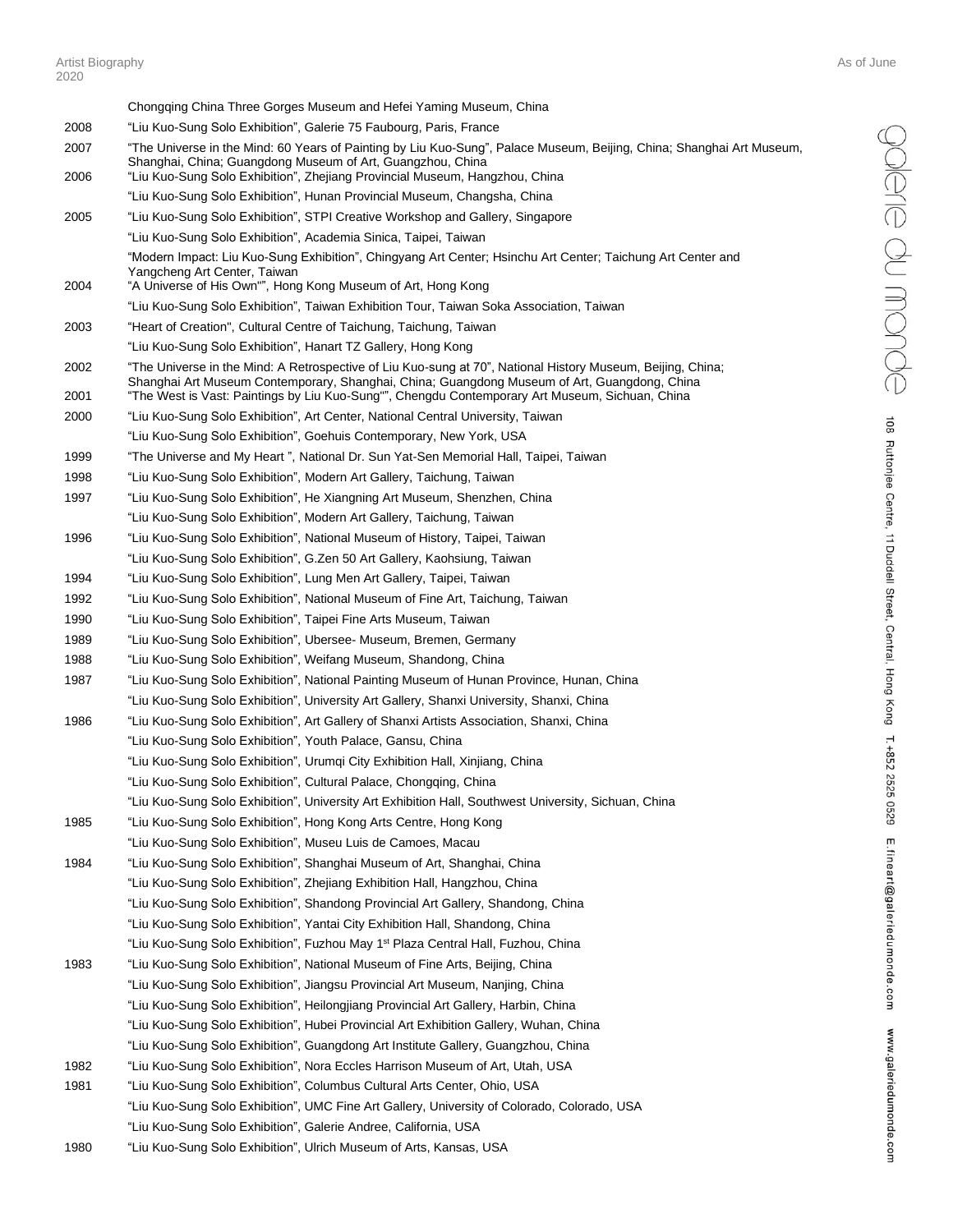| - V 4 V |                                                                                                                                    |
|---------|------------------------------------------------------------------------------------------------------------------------------------|
|         | "Liu Kuo-Sung Solo Exhibition", University of Arizona, Arizona, USA                                                                |
|         | "Liu Kuo-Sung Solo Exhibition", Monterey Peninsula Museum of Art, Monterey, USA                                                    |
| 1980    | "Liu Kuo-Sung Solo Exhibition", Museum of Ohio University, Ohio, USA                                                               |
| 1979    | "Liu Kuo-Sung Solo Exhibition", Play House Art Gallery, Canberra, Australia                                                        |
|         | "Liu Kuo-Sung Solo Exhibition", Museum fur Kunsthandwerk, Frankfurt, Germany                                                       |
| 1978    | "Liu Kuo-Sung Solo Exhibition", East and West Art Gallery, Melbourne, Australia                                                    |
|         | "Liu Kuo-Sung Solo Exhibition", Greenhill Galleries, North Adelaide, Australia                                                     |
|         | "Liu Kuo-Sung Solo Exhibition", Churchill Gallery, Perth, Australia                                                                |
| 1977    | "Liu Kuo-Sung Solo Exhibition", Plymouth State College Art Gallery, University of New Hampshire, New Hampshire, USA                |
|         | "Liu Kuo-Sung Solo Exhibition", Occidental College Art Gallery, Los Angeles, USA                                                   |
| 1976    | "Liu Kuo-Sung Solo Exhibition", Ulrich Museum of Arts, Kansas, USA                                                                 |
|         | "Liu Kuo-Sung Solo Exhibition", Museum of Ohio University, Ohio, USA                                                               |
| 1975    | "Liu Kuo-Sung Solo Exhibition", Colorado Springs Fine Arts Centre, Colorado, USA                                                   |
|         | "Liu Kuo-Sung Solo Exhibition", M.M. Shinno Gallery, Los Angeles, USA                                                              |
| 1974    | "Liu Kuo-Sung Solo Exhibition", Laky Gallery, California, USA                                                                      |
| 1973    | "Liu Kuo-Sung Solo Exhibition", Hong Kong Art Centre, Hong Kong                                                                    |
|         | "Liu Kuo-Sung Solo Exhibition", San Diego Museum of Art, California, USA                                                           |
|         | "Liu Kuo-Sung Solo Exhibition", Frank Caro Company, New York, USA                                                                  |
| 1972    | "Liu Kuo-Sung Solo Exhibition", Art Museum at the University of Utah, Salt Lake City, Utah, USA                                    |
|         | "Liu Kuo-Sung Solo Exhibition", Utah State University Art Gallery, Utah, USA                                                       |
|         | "Liu Kuo-Sung Solo Exhibition", Brigham Young University Museum, Utah, USA                                                         |
|         | "Liu Kuo-Sung Solo Exhibition", Galerie Hans Hoeppner, Hamburg, Germany                                                            |
| 1971    | "Liu Kuo-Sung Solo Exhibition", Museum fur Kunsthandwerk, Frankfurt, Germany                                                       |
|         | "Liu Kuo-Sung Solo Exhibition", Hugh Moss Ltd., London, UK                                                                         |
|         | "Liu Kuo-Sung Solo Exhibition", Bristol City Museum and Art gallery, Bristol, UK                                                   |
| 1970    | "Liu Kuo-Sung Solo Exhibition", Museum fur Ostasiatische Kunst, Koln, Germany                                                      |
|         | "Liu Kuo-Sung Solo Exhibition", Joslyn Art Museum, Nebraska, USA                                                                   |
|         | "Liu Kuo-Sung Solo Exhibition", San Diego Museum of Art, California, USA                                                           |
| 1969    | "Liu Kuo-Sung Solo Exhibition", The Dallas Center for Contemporary Art, Texas, USA                                                 |
|         | "Liu Kuo-Sung Solo Exhibition", National Museum of History, Taipei, Taiwan                                                         |
|         | "Liu Kuo-Sung Solo Exhibition", St. Mary's College Art Gallery, Indiana, USA                                                       |
| 1968    | "Liu Kuo-Sung Solo Exhibition", The Seattle Art Museum, Washington, USA                                                            |
|         | "Liu Kuo-Sung Solo Exhibition", The Taft Museum, Ohio, USA                                                                         |
|         | "Liu Kuo-Sung Solo Exhibition", The Luz Gallery, Rizal, Philippines                                                                |
| 1967    | "Liu Kuo-Sung Solo Exhibition", Lee Nordness Galleries, New York, USA                                                              |
|         | "Liu Kuo-Sung Solo Exhibition", Nelson-Atkins Museum of Art, Missouri, USA                                                         |
|         | "Liu Kuo-Sung Solo Exhibition", Georgia University Art Gallery, Georgia, USA                                                       |
|         | "Liu Kuo-Sung Solo Exhibition", Rhodes Gallery, New York, USA                                                                      |
| 1966    | "Liu Kuo-Sung Solo Exhibition", Laguna Beach Museum of Art, California, USA                                                        |
|         | "Liu Kuo-Sung Solo Exhibition", Museum of Art, University of Kanas, Kansas, USA                                                    |
| 1965    | "Liu Kuo-Sung Solo Exhibition", Taiwan Museum of Art, Taipei, Taiwan                                                               |
|         |                                                                                                                                    |
|         | <b>Selected Group Exhibitions</b>                                                                                                  |
| 2020    | Garden of Six Seasons, ParaSite, Hong Kong                                                                                         |
| 2019    | "In Ink – Current Trends of ink Art", NanHai Art, California, USA<br>Art Basel Hong Kong, Presented by Galerie du Monde, Hong Kong |
| 2018    | "Contemporary Print and Ceramic Art Exhibition", Vine the Art Gallery, Hsinchu, Taiwan                                             |
|         | Inquiry on Water, Suning Art Museum, Shanghai, China                                                                               |
|         |                                                                                                                                    |

"The Weight of Lightness: Ink Art at M+", M+ Pavilion, Hong Kong

"Beyond Ink", China Art Museum, Shanghai, China

- Ink Asia, Presented by Galerie du Monde, Hong Kong
- 2017 "2017 Taipei International Ink Painting Exhibition", National Taiwan Normal University, Taipei, Taiwan "From China to Taiwan: Pioneers of Abstraction", Museum of Ixelles, Brussels, Belgium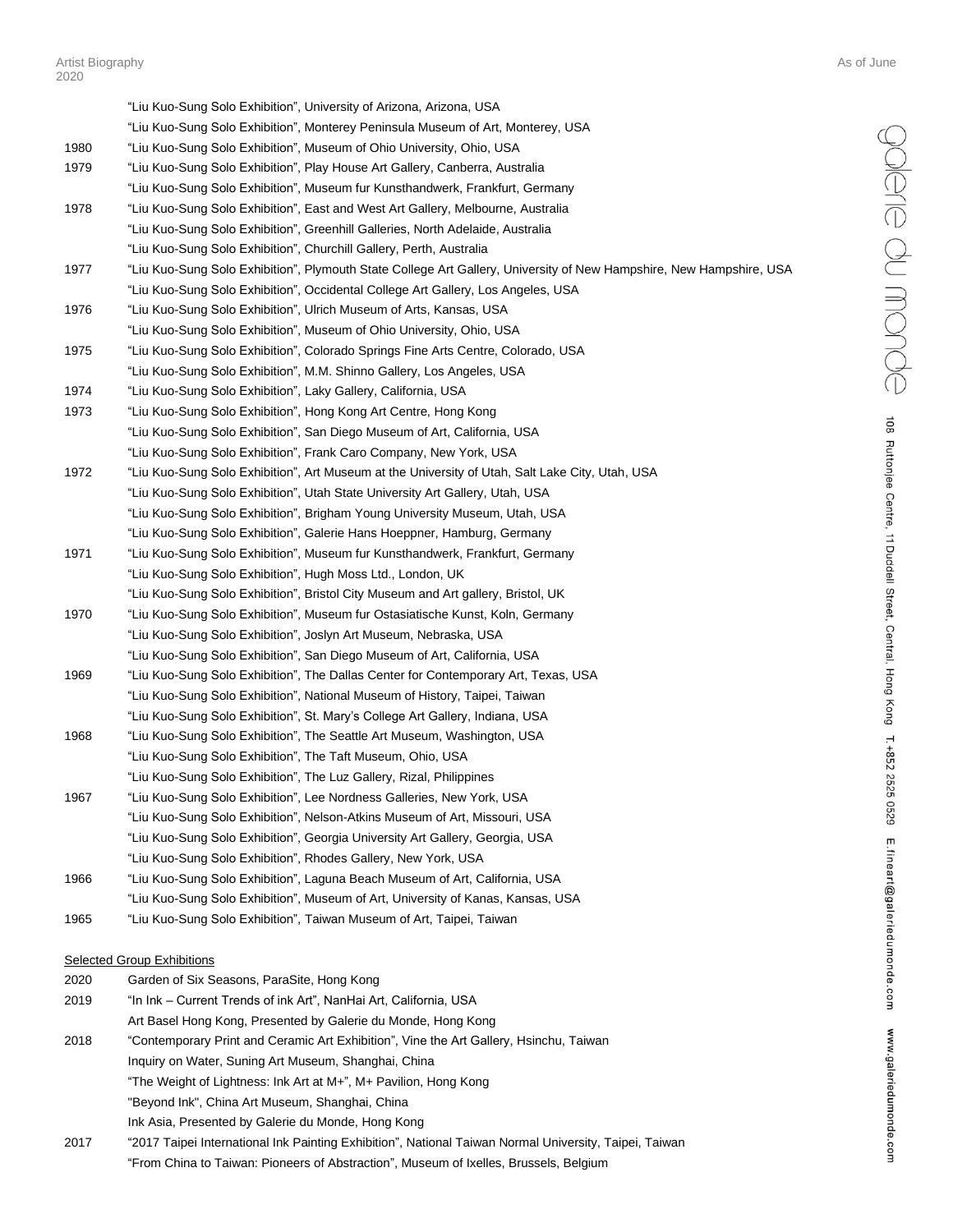"Mandala of Ink Art", Kaohsiung Museum of Fine Art, Kaohsiung, Taiwan "Guan Shanyue and His Age – Research on Twentieth – Century Landscape Paintings", Guan Shanyue Art Museum, Shenzhen, China Art Basel Hong Kong, Presented by Galerie du Monde, Hong Kong Ink Asia, Presented by Galerie du Monde, Hong Kong 2016 "The Fifth Moon", Galerie du Monde, Hong Kong Tear Down · Build Up, Art Central, Presented by Capital Art Center, Hong Kong Art Stage Singapore, Presented by Capital Art Center, Singapore Art London, Presented by Galerie du Monde, London, UK 2015 "Liu Kuo-Sung Contemporary Ink Art Students Exhibition", Capital Art Center, Taipei, Taiwan "A Window to the World: Asia's New Trend", Soka Art Center, Taipei, Taiwan "Classic Reproduction: Liu Kuo-Sung and Liu Chiwai Printmaking Exhibition", Capital Art Center, Taipei, Taiwan Art Kaosiung 2015, River Art, Kaosiung, Taiwan Art Basel Hong Kong, Presented by Hanart TZ Gallery, Hong Kong Art Stage, Presented by Linda Gallery, Singapore 2014 "Quan Gong: Ink Art Exhibition of Liu Kuo-Sung and Students from Hong Kong, Mainland China and Taiwan", Teh-Chun Art Gallery, National Taiwan Normal University, Taipei, Taiwan "Abstract / Symbol / Oriental: Exhibition of Taiwan's Masters of Modern Art", Liang Gallery, Taipei, Taiwan "Rendering the Future: Chinese Contemporary Ink Painting Exhibition", Asia Art Center, Beijing, China Art Taipei, Presented by Cloud Gallery, Taipei, Taiwan Art Taichung, Presented by Capital Art Center, Taichung, Taiwan 2013 "Crossover", River Art Contemporary, Miaoli, Taiwan "Yuan/Fate - Modern Ink Painting Exhibition by Kuo-Sung Liu and His Students", CYCN Art Center, Taoyuan, Taiwan "Tension of White Line: Modern Ink Painting Exhibition from Mainland China, Hong Kong And Taiwan", Taitung Art Museum, Taitung, Taiwan "Hong Kong Eye: Contemporary Hong Kong Art", ArtisTree, Hong Kong 2012 "Hong Kong Eye: Contemporary Hong Kong Art", Saatchi Gallery, London, UK "Re-Ink: Invitational Exhibition of Contemporary Ink and Wash Painting 2000-2012", Hubei Museum of Art, Hubei, China; Today Art Museum, Beijing, China "Ink: The Art of China", Saatchi Gallery, London, UK "Tension of White Lines - Opening Exhibition of The Shanghai New Ink Art Exhibition 2012", Zhu Qizhan Art Museum, Shanghai, China "2012 Ink Painting: 2012 International Ink Painting Exhibition and Symposium", National Dr. Sun Yat-sen Memorial Hall, Taipei, Taiwan 2011 "Time Unfrozen: From Liu Kuo-Sung to New Media Art", Taipei Fine Arts Museum, Taipei, Taiwan "China Xing-Hai 100 Years Anniversary Arts Exhibition", National Museum of China; National Art Museum of China., Beijing, China The 7<sup>th</sup> International Ink Art Biennial of Shenzhen, Guan Shanyue Museum of Art, Shenzhen, China 2010 "Beyond Vision: Highlights of Abstract Paintings from The National Taiwan Museum of Fine Arts Collection", National Taiwan Museum of Fine Art, Taichung, Taiwan "Continuation: Special Exhibition of Li Chun-Shen Modern Painting Award Winners", National Taiwan Museum of Fine Art, Taichung, Taiwan "Winter Sonata: Snow Ink Painting", Central Plaza, Hong Kong 2009 "Open Flexibility: Innovative Contemporary Ink Art", Taipei Fine Art Museum, Taipei, Taiwan "2008/09 Visual Arts Thematic Exhibition: Hong Kong · Water · Ink · Colour - Exhibition of Chinese Paintings 2009", Hong Kong Centre Library, Hong Kong; Hong Kong Institute of Education, Hong Kong 2008 "Hong Kong Art: Open Dialogue Exhibition Series II: New Ink Art: Innovation and Beyond", Hong Kong Museum of Art, Hong Kong 2007 "New Ink School: The Master and The Student: Liu Kuo-Sung and LEE Chun-Yi", Leda Fletcher Gallery, Geneva, Switzerland "New Ink School: The Master and The Student: Liu Kuo-Sung and LEE Chun-Yi", Leda Fletcher Gallery, Shanghai, China "The Third Chengdu Biennale | Special Invitation - New Trend of Contemporary Ink Painting: Ink Works from Taiwan", Museum of Contemporary Art Chengdu, Chengdu, China "A Tradition Redefined: Modern and Contemporary Chinese Ink Paintings from The Chu-Tsing Li Collection 1950-2000", Arthur M. Sackler Museum, Harvard University, Boston, USA 2006 "The Odyssey of Art in Taiwan 1950-2000", National Art Museum of China, Beijing, China "Contemporary Hong Kong Ink Painting Exhibition 2006", Hong Kong Central Library, Hong Kong Art Taipei, Presented by Hua Shan Cultural and Creative Industry Center, Taipei, Taiwan "New Chinese Paintings", Harvard University, Boston, USA 2005 "Collection of Liu Guosong, Chen Jialing and Qiu Deshu", Shanghai Duolun Museum of Modern Art, Shanghai, China "Taking Off: An Exhibition of The Contemporary Art Collection in The He Xiangning Art Museum and Contemporary Art Terminal", OCT Contemporary Art Terminal of He Xiang Ning Art Museum (OCAT), Shenzhen, China

"Paintings by Liu Kuo-sung and his students", Arizona State University, Arizona, USA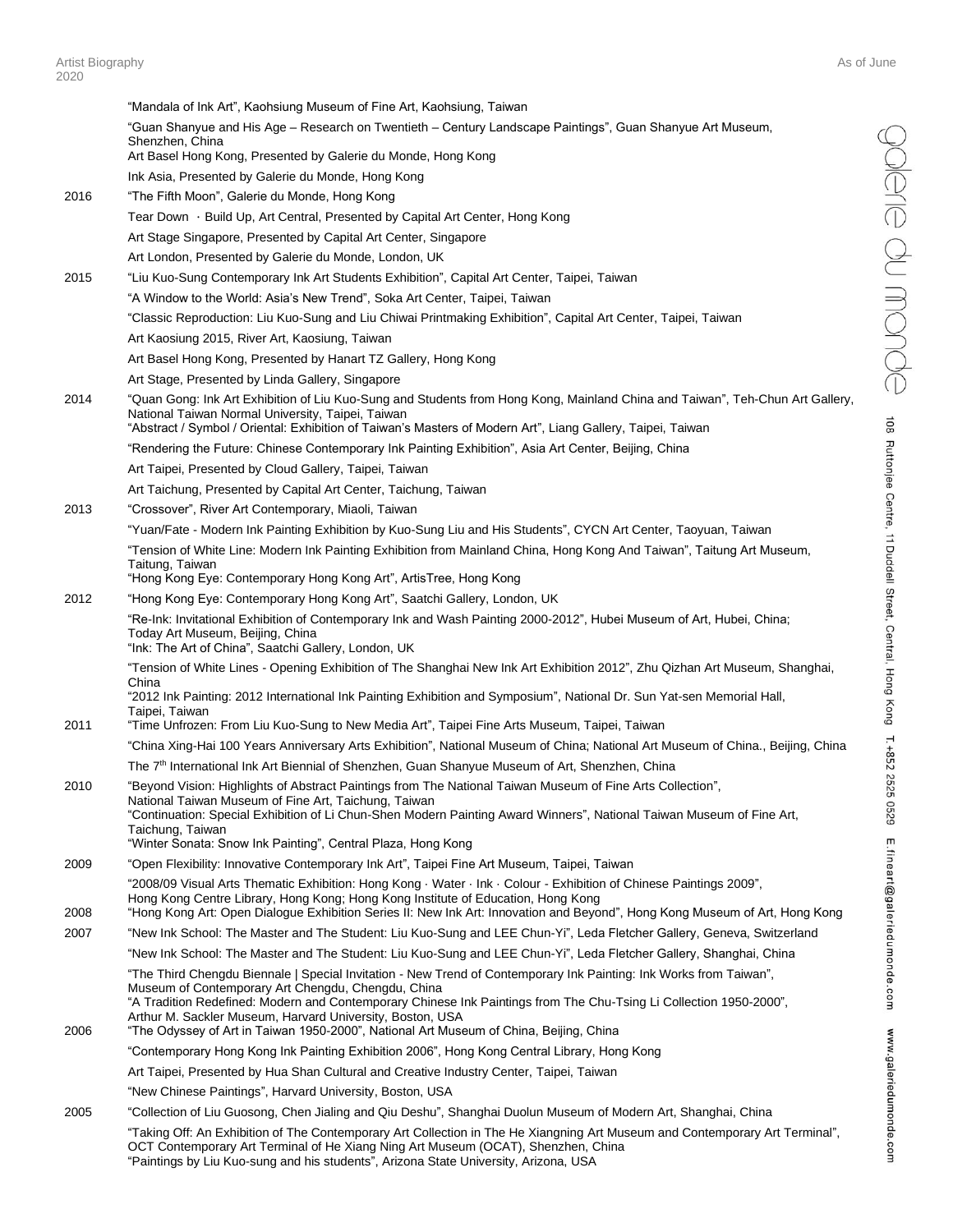- 2004 "Collected works: 100 highlights from the Taipei Fine Arts Museum", Taipei Fine Arts Museum, Taipei, Taiwan 2002 "From the Ground Up: Artist Associations in 1950s Taiwan", Taipei Fine Arts Museum, Taipei, Taiwan "The Traveler: Six Artists from Taiwan", Chinese Information and Culture Center, New York, USA 2001 "The First Changsha Contemporary Art Communications Exhibition 2001: Frame. Internet. Decode", The Yuelu Academy, Changsha, China 2001 "1<sup>st</sup> Space for Contemporary Ink Work - China: 20 Years of Ink Experiment 1980-2001", Guangdong Museum of Art, Guangzhou, China "China Without Limits", New York, San Francisco, and Washington DC., USA 2000 "The New Century of Chinese Ink Painting: The Exhibition of Chinese Ink Painting from Hong Kong and Taiwan", Hong Kong Visual Arts Centre, Hong Kong "Gate of the New Century", Chengdu Art Museum, Chengdu, China 1998 "Expectation 2000: Chinese Modern Art Exhibition", Linden Museum, Stuttgart, Germany; St. Petri Austellungskirche, Lübeck, Germany "China: 5000 Years Exhibition", Guggenheim Museum, New York, USA 1997 "Sadness Transformed - 2.28 Commemorative Exhibition", Taipei Fine Arts Museum, Taipei, Taiwan "Chinese Art", Shanghai Art Museum, Shanghai, China 1995 "Taiwanese Contemporary Ink Painting Exhibition", Taiwanese Cultural Representative Office, Paris, France 1993 "Chinese Modern Color-and-Ink Painting Exhibition", Russian Museum of Ethnography, Saint Petersburg, Russia 1992 "The Verdant Cliff: Chinese Paintings by Fourteen Celebrated Taiwanese Artists", Hong Kong Arts Centre, Hong Kong "Eastern Aesthetics and Modern Art Symposium", Taipei Fine Arts Museum, Taipei, Taiwan 1990 "The Language of Ink Part II", Gerald Godfrey, London, UK 1989 The 4<sup>th</sup> Asian International Art Exhibition", Seoul Metropolitan Museum of Art, Seoul, Korea 1988 "International Ink Painting Exhibition", Chinese Painting Institute, Beijing, China "Ink Painting Research Conference", Chinese Painting Institute, Beijing, China 1987 "Exhibition of International Art of Suiboku", Tokyo Metropolitan Art Museum, Tokyo, Japan. "Contemporary Chinese Painting Exhibition", Vancouver Art Gallery, Vancouver, Canada. "Chinese Modern Painting Exhibition", Brussels Town Hall, Brussels, Belgium 1986 "Modern Asian Ink and Color Paintings Exhibition  $-10<sup>th</sup>$  Asian Games Arts Festival", Korean Culture Center, Seoul, Korea 1985 "May Painting Salon", Paris, France 1984 "6<sup>th</sup> National Art Exhibition", Beijing China "20th Century Chinese Paintings Exhibition", Hong Kong museum of Arts, Hong Kong 1982 "Contemporary Vision of Landscape", Hong Kong Museum of Art, Hong Kong "Some Recent Developments in Twentieth Century Chinese Painting: A Personal View", Hugh Moss Gallery, London, UK "Contemporary Hong Kong Art", Metropolitan Museum of Manila, Manila, Philippines 1981 "Peinture Chinoises Traditionnelles", Musée Ceruschi, Paris, France. "The First Exhibition of Asian Art", Bahrain City, Bahrain 1979 "Artists '79", General Assembly Building, United Nations headquarters, New York, USA 1977 "Hong Kong Art Today", Hong Kong Museum of Arts, Hong Kong 1975 "11th Asian Contemporary Art Exhibition", Ueno No Mori Art Museum, Tokyo, Japan. 1974 "Hong Kong Arts Festival First Exhibition of Contemporary Hong Kong Art", Hotel Furama Kempinski, Hong Kong "Asia Modern Art Exhibition", Ueno No Mori Art Museum, Tokyo, Japan. "Contemporary Chinese Painting and Calligraphy", Yale University Art Gallery, Connecticut, USA 1973 "International Art Exhibition", Presented by ITT Inc., Tour Exhibition in Major Museums Across the USA 1972 "New Directions in Chinese Painting: 11 Contemporary Chinese Artists", University of Kansas Museum of Art, Lawrence, USA "Contemporary Hong Kong Art 1972", City Museum and Art Gallery, Hong Kong 1971 "Fifth Moon Group Exhibition", Honolulu Academy of Hawaii; Taft Museum, Ohio, USA 1970 "Calligraphic Statement", The Arts Club of Chicago, Chicago, USA 1969 "The Development of 20th Century Chinese Painting", Stanford University Art Museum, California, USA 1965 "Asia Pioneer Artist " Exhibition Tour, Asia "China Modern Art", Galleria del Palazzo delle Exposizioni, Rome, Italy 1959 Sao Paolo Biennial, Sao Paolo, Brazil France's Paris Youth Biennale, Paris, France
- 1957 "Fifth Moon Group Exhibition", Taipei, Taiwan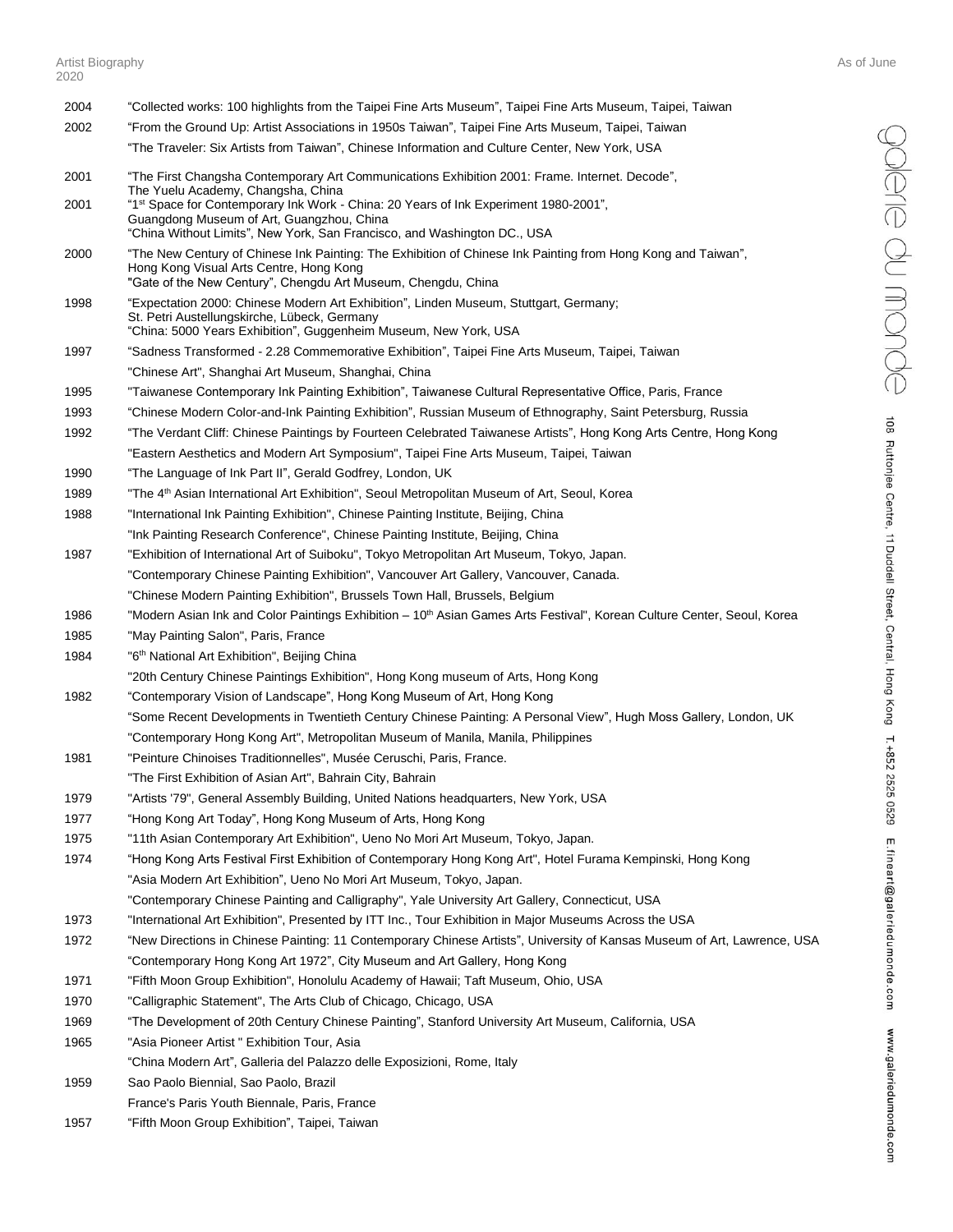- 2017 38th National Cultural Awards, Taiwan
- 2016 Honorary Member of the American Academy of Arts and Sciences (The First Chinese Artist in History to Receive this Honor) Order of Brilliant Star with Grand Cordon, Awarded by the President of Taiwan
- 2014 Awarded "Global Outstanding Chinese" by the Global Outstanding Chinese Society, Hong Kong Awarded "Outstanding Artist" by Asia Society, Hong Kong
- 2011 Lifetime Achievement Award, China Arts Award, China
- 2010 Awarded "Honorary Doctorate" by the World Academy of Arts & Culture and World Congress of Poets
- 2008 Taiwan's National Award for Arts, Taiwan
- 2002 Elected as "Outstanding Alumni Award" at the National Taiwan Normal University, Taiwan
- 1991 Li Chun-Shen Modern Painting Award, Li Chun-Shen Modern Painting and Culture Foundation, Taiwan
- 1986 International Special Award of Ink Painting, Tokyo Metropolitan Art Museum, Tokyo, Japan
- 1984 Special Award, 6<sup>th</sup> National Fine Art Exhibition, Beijing, China
- 1969 First Prize at the "Mainstream '69", USA
- 1968 Elected as "Ten Outstanding Youth Persons Award", Taiwan
- 1966 Travel the World Award, John D. Rockefeller III Foundation, USA

#### Selected Public Collections

Art Institute of Chicago, Chicago, USA Arthur M. Sackler Museum, Harvard University, Boston, USA Asian Art Museum of San Francisco, San Francisco, USA Bristol City Museum and Art Gallery, Bristol, UK Chengdu Modern Art Museum, Chengdu, China Chinese University Art Museum, Hong Kong Cleveland Museum of Art, Ohio, USA Denver Art Museum, Colorado, USA Fogg Art Museum, Harvard University, Boston, USA Guangdong Museum of Art, Guangzhou, China Hong Kong Museum of Art, Hong Kong Iris and B. Gerald Cantor Center for Visual Arts, Stanford University, California, USA Jiangsu Provincial Museum, Nanjing, China Kaohsiung Museum of Fine Art, Kaohsiung, Taiwan Linden-Museum, Stuttgart, Germany M+ Hong Kong, Hong Kong Metropolitan Museum of Manila, Manila, Philippines Museum für Kunsthandwerk, Frankfurt, Germany Museum für Ostasiatische Kunst, Berlin, Germany Museum für Ostasiatische Kunst, Köln, Germany Museum Rietberg, Zürich, Switzerland National Art Gallery of Malaysia, Kuala Lumpur National Art Museum of China, Beijing, China National Dr. Sun Yat-sen Memorial Hall, Taipei, Taiwan National Gallery of Victoria, Melbourne, Australia National Museum of History, Taipei, Taiwan National Taiwan Museum of Fine Arts, Taichung, Taiwan Nelson-Atkins Museum of Art, Kansas, USA Norton Museum of Art, West Palm Beach, Florida, USA Palace Museum, Beijing, China Phoenix Art Museum, Phoenix, USA Seattle Art Museum, Washington, USA Shandong Provincial Museum, Jinan, China Shanghai Museum of Art, Shanghai, China Spencer Museum of Art, University of Kansas, Kansas, USA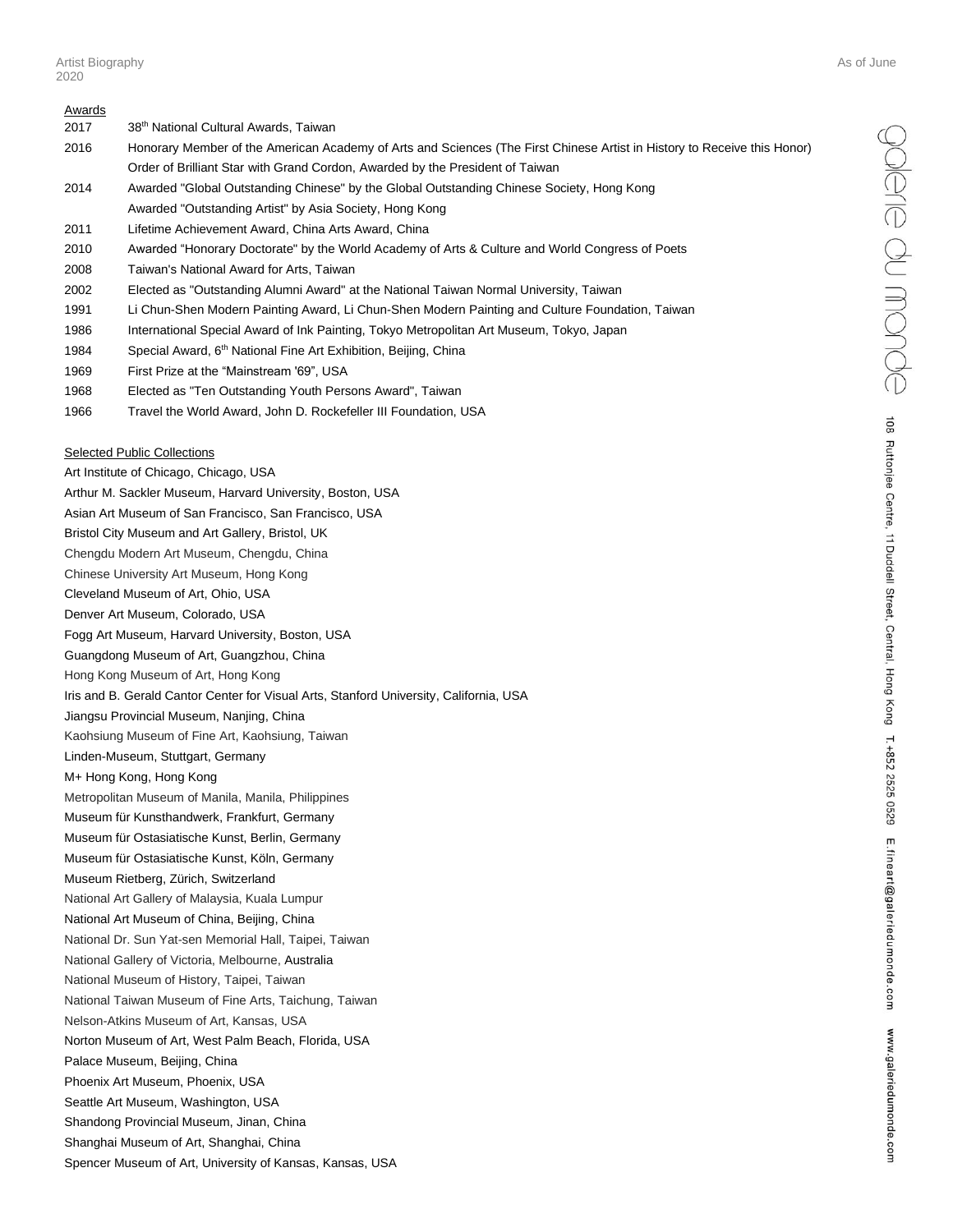Artist Biography As of June 1996 and the Second League of Assembly Assembly Assembly Assembly Assembly Assembly 2020

Taipei Fine Arts Museum, Taipei, Taiwan The British Museum, London, UK The San Diego Museum of Art, San Diego, California , USA University of Arizona Museum of Art, Arizona, USA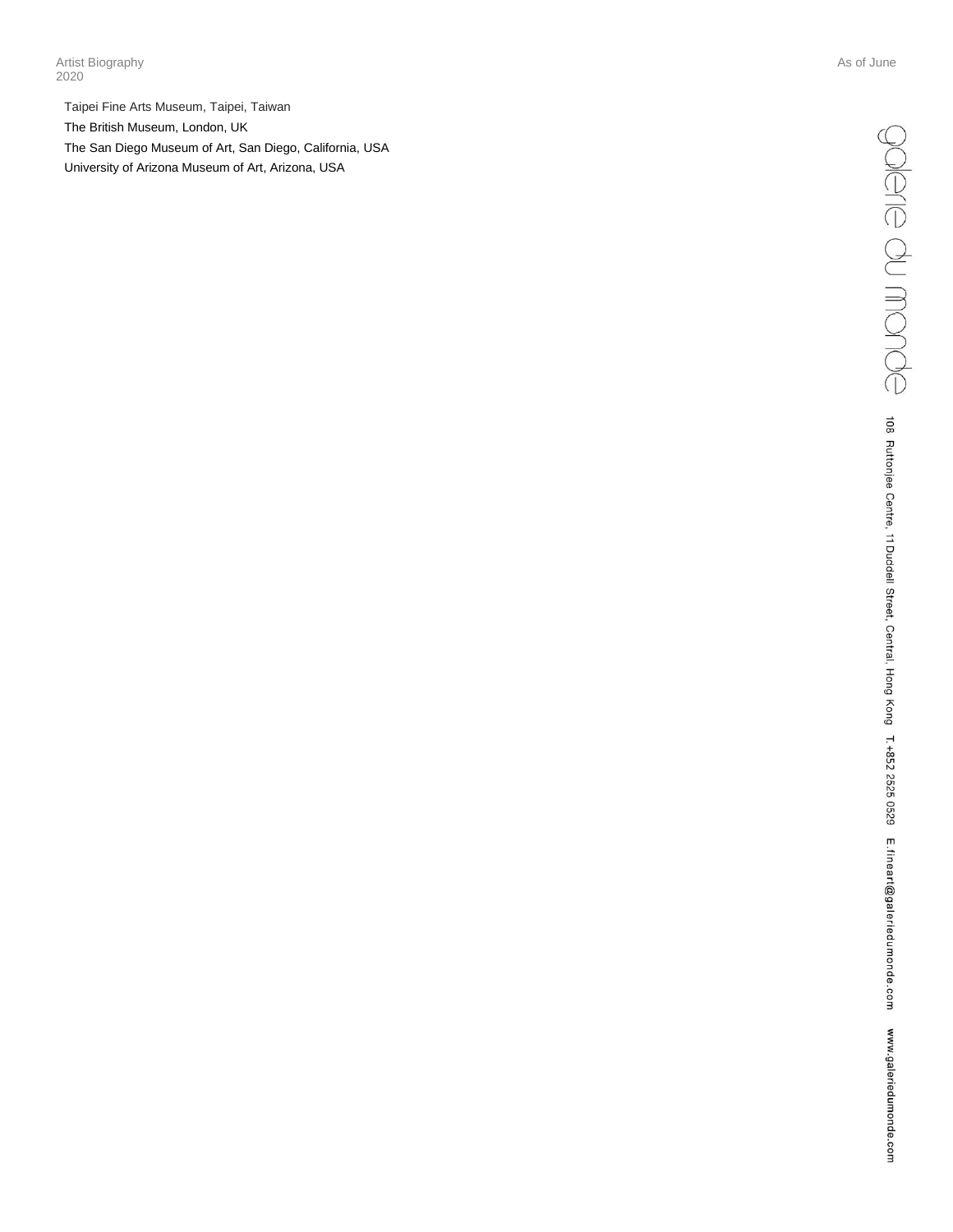## **Liu Kuo-Sung** 劉國松



- 1932 生於中國安徽
- 1949 跟隨國民革命軍遺族學校移居台灣台北
- 1956 榮譽畢業於台灣師範大學美術系
- 1957 成立具前衛及革命性的「五月畫會」,並為現代藝術運動的重要人物
- 1972 擔任香港中文大學藝術系主任
- 1979 應美國艾荷華大學藝術學院邀請擔任客座教授
- 被譽為「現代水墨之父」
- 1996 出任國立台南藝術大學造型藝術研究所院長
- 2016 被選為美國文理科學院院士,成為全球首位獲得這項殊榮的華人畫家
- 2010 擔任台灣師範大學藝術學院講座教授
- 2015 擔任中國南京師範大學藝術學院講座教授
- 2018 擔任中國上海視覺藝術學院當代水墨藝術研究院院長
- 現今 生活和工作於中國上海及台灣

### 部分個展

- 2019-20 奔·月 劉國松,高雄市立美術館,高雄,台灣
- 2017 一個東西南北人 ─ 劉國松創作回顧展,山東博物館,山東,中國 向劉國松致敬,水墨藝博,水墨會項目,香港
- 2016 蒼穹之韻 ─ 劉國松水墨藝術展,中華藝術宮,上海,中國
- 2015 革命.復興 ─ 劉國松繪畫大展,新加坡當代美術館,新加坡;吉隆坡國家美術館,吉隆坡,馬來西亞;台北歷史博物館,台北, 台灣;雅加達國家博物館,雅加達,印尼 現代水墨傳教士的聖經 - 劉國松版畫展,大河美術當代館,苗栗,台灣 劉國松個展,水墨藝博,世界畫廊項目,香港 現代水墨傳教聖經:劉國松版畫展,濟南美術館,山東,中國;文資虛苑美術館,北京,中國
- 2014 革命·復興:劉國松繪畫大展,台北歷史博物館,台北,台灣
- 眾山環抱一峰高: 劉國松水墨畫展, 高士畫廊, 台北, 台灣 劉國松作品展:回眸一瞥 — 從 20 世紀 60 年代到現代,世界畫廊,香港 Art Solo 14, 首都藝術中心, 台北, 台灣
- 2013 劉國松現代水墨藝術館 永久展,山東博物館,山東,中國 極觀無垠 - 劉國松個展,現代畫廊,台中,台灣 傳功一甲子: 劉國松現代水墨創作展,中華文化總會文化空間,台北,台灣
- 2012 一個東西南北人 一劉國松 80 回顧展,國立台灣美術館,台北,台灣
- 2011 劉國松創作大展 一 八十回眸, 北京中國美術館, 北京, 中國
- 2010 宇宙即我心個展, Goedhuis Contemporary 畫廊,倫敦,英國 宇宙心印:劉國松創作集,現代畫廊,台中,台灣 劉國松 - 精妙小品展,首都藝術中心,台北,台灣 劉國松:21世紀新作展,台北縣政府縣府藝廊,板橋,台灣 心源造化: 劉國松特展,苗栗縣政府國際文化觀光局,苗栗,台灣
- 2009 宇宙心印: 劉國松繪畫 一 甲子,湖北省博物館;寧夏博物館;重慶中國三峽博物館及合肥亞明藝術館,中國
- 2008 劉國松個展, 75 Faubourg 書廊, 巴黎, 法國
- 2007 宇宙心印: 劉國松繪畫 一 甲子,北京故宮博物院,北京,中國;上海美術館,上海,中國;廣東美術館,廣東,中國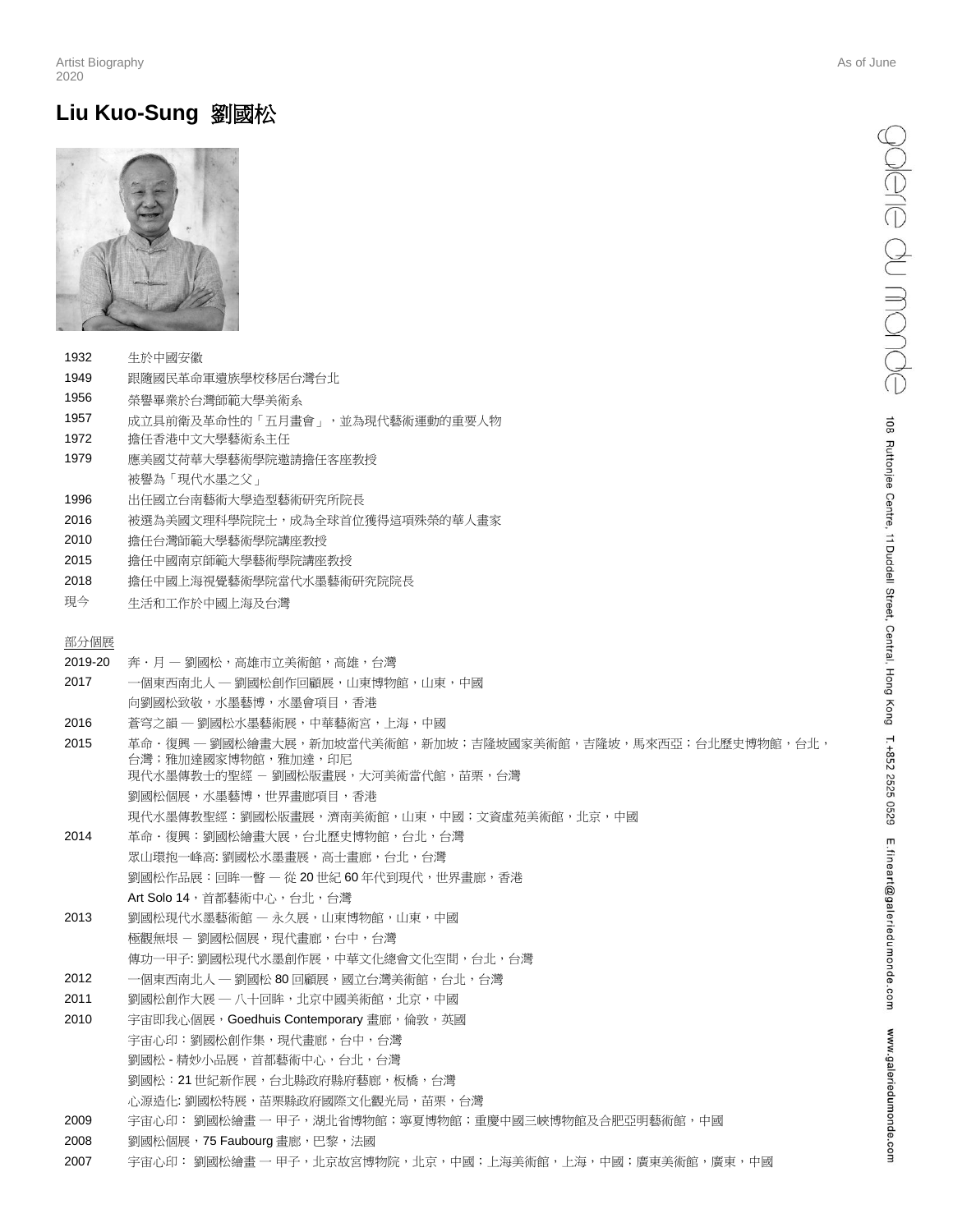| 2006 | 劉國松個展,浙江省博物館,杭州,中國                                     |
|------|--------------------------------------------------------|
|      | 劉國松個展,湖南省博物館,長沙,中國                                     |
| 2005 | 劉國松個展,STPI 創意工作坊及畫廊,新加坡                                |
|      | 劉國松個展,中央研究院,台北,台灣                                      |
|      | 現代的衝擊:劉國松畫展,新竹藝文中心;台中藝文中心;景陽藝文中心;鹽埕藝文中心,台灣             |
| 2004 | 劉國松個展,香港美術館,香港                                         |
|      | 劉國松個展,台灣巡迴展,台灣創價學會,台灣                                  |
| 2003 | 劉國松個展,台中文化中心,台中,台灣                                     |
|      | 劉國松個展,漢雅軒,香港                                           |
| 2002 | 宇宙心印 - 劉國松七十回顧,國家歷史博物館,北京,中國;上海當代美術館,上海,中國;廣東美術館,廣東,中國 |
| 2001 | 劉國松個展,成都當代藝術館,四川,中國                                    |
| 2000 | 劉國松個展,藝術中心,國立中央大學,台灣                                   |
|      | 劉國松個展,Goehuis Contemporary 畫廊,紐約,美國                    |
| 1999 | 劉國松個展,國父紀念館,台北,台灣                                      |
| 1998 | 劉國松個展,現代書廊,台中,台灣                                       |
| 1997 | 劉國松個展,何香凝美術館,深圳,中國                                     |
|      | 劉國松個展,現代畫廊,台中,台灣                                       |
| 1996 | 劉國松個展,國立歷史博物館,台北,台灣                                    |
|      | 劉國松個展,G.Zen 50 Art 書廊,高雄,台灣                            |
| 1994 | 劉國松個展,龍門雅集,台北,台灣                                       |
| 1992 | 劉國松個展,國立台灣美術館,台中,台灣                                    |
| 1990 | 劉國松個展,台北市立美術館,台北,台灣                                    |
| 1989 | 劉國松個展,烏伯西博物館,不來梅,德國                                    |
| 1988 | 劉國松個展,濰坊市博物館,山東,中國                                     |
| 1987 | 劉國松個展,湖南省博物館,湖南,中國                                     |
|      | 劉國松個展,山西大學美術學院美術館,山西大學,山西,中國                           |
| 1986 | 劉國松個展,美術家協會畫廊,陜西,中國                                    |
|      | 劉國松個展,少年宮,甘肅,中國                                        |
|      | 劉國松個展,烏魯木齊市展覽館,新疆,中國                                   |
|      | 劉國松個展,文化宮,重慶,中國                                        |
|      | 劉國松個展,大學美術展覽館,西南大學,四川,中國                               |
| 1985 | 劉國松個展,香港藝術中心,香港                                        |
|      | 劉國松個展,路易斯德卡莫斯博物館,澳門                                    |
| 1984 | 劉國松個展,上海美術館,上海,中國                                      |
|      | 劉國松個展,浙江展覽館,杭州,中國                                      |
|      | 劉國松個展,山東美術館,山東,中國                                      |
|      | 劉國松個展,煙台市展覽廳,山東,中國                                     |
|      | 劉國松個展,五一廣場中央展覽廳,福州,中國                                  |
| 1983 | 劉國松個展,北京中國美術館,北京,中國                                    |
|      | 劉國松個展,江蘇省博物館,南京,中國                                     |
|      | 劉國松個展,黑龍江美術館,哈爾濱,中國                                    |
|      | 劉國松個展,湖北省美術陳列館,武漢,中國                                   |
|      | 劉國松個展,廣東畫院,廣東,中國                                       |
| 1982 | 劉國松個展,諾拉埃克爾斯哈里森藝術博物館,猶他,美國                             |
| 1981 | 劉國松個展,哥倫布市立文化藝術中心,俄亥俄,美國                               |
|      | 劉國松個展,羅拉多大學美術館,科羅拉多,美國                                 |
|      | 劉國松個展,Andree 畫廊,加利福尼亞,美國                               |
| 1980 | 劉國松個展,烏瑞奇美術博物館,肯薩斯,美國                                  |
|      | 劉國松個展,亞利桑那大學美術館,亞利桑那,美國                                |
|      | 劉國松個展,蒙特利半島藝術博物館,蒙特利,美國                                |
|      | 劉國松個展,俄亥俄大學博物館,俄亥俄,美國                                  |
| 1979 | 劉國松個展, Play House Art 畫廊, 堪培拉, 澳大利亞                    |
| 1979 | 劉國松個展,法蘭克福博物館,法蘭克福,德國                                  |
|      |                                                        |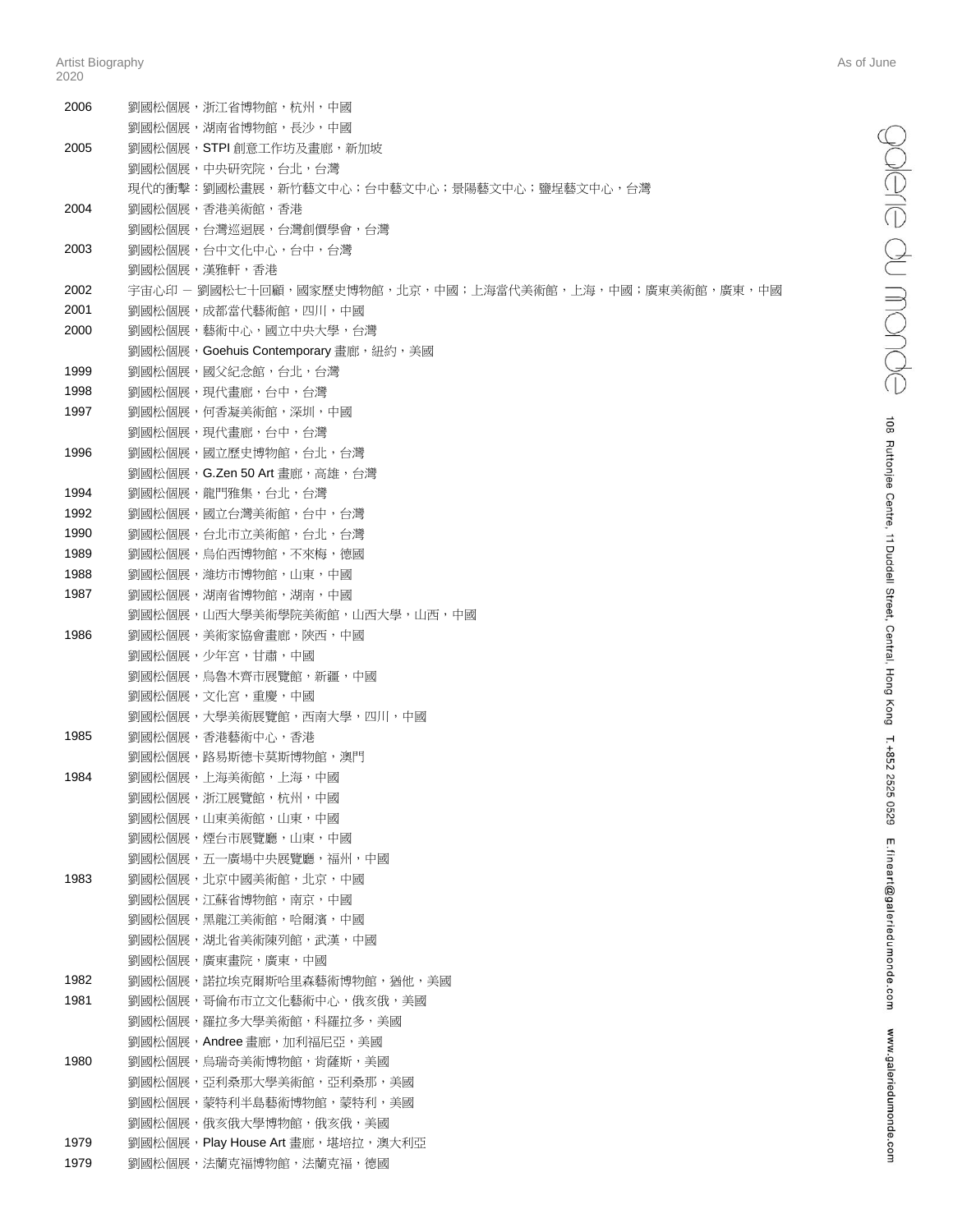| 1978 | 劉國松個展,East and West Art 畫廊,墨爾本,澳洲 |
|------|-----------------------------------|
|      | 劉國松個展,Greenhill 書廊,北阿德萊德,澳洲       |
|      | 劉國松個展,Churchill 書廊,珀斯,澳洲          |
| 1977 | 劉國松個展,新罕布什州大學美術館,新罕布什州大學,新罕布什,美國  |
|      | 劉國松個展,奧西丹脫美術館,洛杉磯,美國              |
| 1976 | 劉國松個展,烏爾里希藝術博物館,堪薩斯,美國            |
|      | 劉國松個展,俄亥俄大學博物館,俄亥俄,美國             |
| 1975 | 劉國松個展,科羅拉多泉藝術中心,科羅拉多,美國           |
|      | 劉國松個展,M.M. Shinno 畫廊,洛杉磯,美國       |
| 1974 | 劉國松個展,Laky 畫廊,加利福尼亞,美國            |
| 1973 | 劉國松個展,香港藝術中心,香港                   |
|      | 劉國松個展,聖地牙哥市美術館,加利福尼亞,美國           |
|      | 劉國松個展,Frank Caro Company 畫廊,紐約,美國 |
| 1972 | 劉國松個展,猶他大學藝術博物館,鹽湖城,猶他,美國         |
|      | 劉國松個展,猶他州立大學美術館,猶他,美國             |
|      | 劉國松個展,布瑞根揚大學博物館,猶他,美國             |
|      | 劉國松個展,Hans Hoeppner 畫廊,漢堡,德國      |
| 1971 | 劉國松個展,法蘭克福博物館,法蘭克福,德國             |
|      | 劉國松個展,Hugh Moss 有限公司,倫敦,英國        |
|      | 劉國松個展,布里斯托城市博物館與美術館,布里斯托,英國       |
| 1970 | 劉國松個展,東方藝術館,科隆,德國                 |
|      | 劉國松個展,賈斯林美術館,拉布拉斯卡,美國             |
|      | 劉國松個展,聖地牙哥市美術館,加利福尼亞,美國           |
| 1969 | 劉國松個展,達拉斯市現代美術館,德州,美國             |
|      | 劉國松個展,國立歷史博物館,台北,台灣               |
|      | 劉國松個展,聖瑪麗學院美術館,印第安納,美國            |
| 1968 | 劉國松個展,西雅圖美術館,華盛頓,美國               |
|      | 劉國松個展,塔夫脫博物館,俄亥俄,美國               |
|      | 劉國松個展,Luz 畫廊,黎剎,菲律賓               |
| 1967 | 劉國松個展,Lee Nordness 畫廊,紐約,美國       |
|      | 劉國松個展,那爾遜美術館,密蘇里,美國               |
|      | 劉國松個展,佐治亞大學美術館,佐治亞,美國             |
|      | 劉國松個展,Rhodes 畫廊,紐約,美國             |
| 1966 | 劉國松個展,拉古拉藝術協會美術館,加利福尼亞,美國         |
|      | 劉國松個展,堪薩斯大學藝術博物館,堪薩斯,美國           |
| 1965 | 劉國松個展,台北藝術館,台北,台灣                 |
| 部分群展 |                                   |
| 2020 | 一園六季, Para Site 藝術空間, 香港          |
|      |                                   |

2019 墨意 - 當下的水墨藝術,南海藝術中心,三藩市,美國 巴塞爾藝術展香港展會,世界畫廊項目,香港 2018 名家版畫展暨當代陶藝展,藤藝廊,新竹,台灣 水問-當代水墨藝術大展,蘇寧藝術館,上海 似重若輕: M+ 水墨藏品, M+展亭, 香港 水墨概念,中華藝術宮,上海,中國 水墨藝博,世界畫廊項目,香港 2017 2017 台北國際水墨大展,國立台灣師範大學,台北,台灣

- 從中國到台灣:前衛抽象藝術先鋒 1955-1985,伊克塞爾美術館,布魯塞爾,比利時 水墨曼陀羅,高雄市立美術館,高雄,台灣 關山月和他的時代 - 二十世紀山水畫研究展,關山月美術館,深圳,中國 巴塞爾藝術展香港展會,世界畫廊項目,香港 水墨藝博,世界畫廊項目,香港
- 2016 五月畫會展,世界畫廊,香港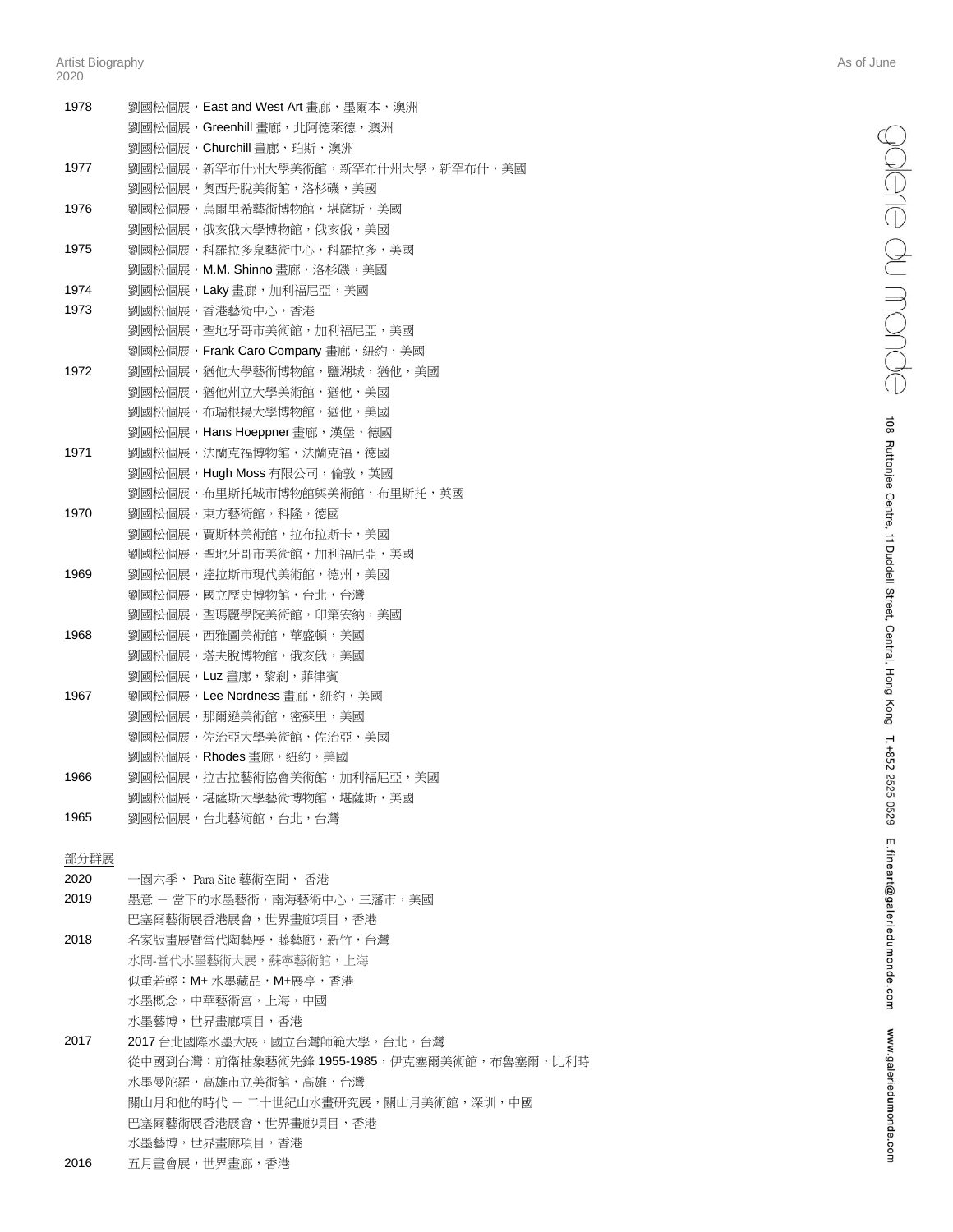| 2016 | 破•立,Art Central,首都藝術中心項目,香港                                                                                      |
|------|------------------------------------------------------------------------------------------------------------------|
|      | Art Stage Singapore, 首都藝術中心項目, 新加坡                                                                               |
|      | 藝術倫敦,世界書廊項目,倫敦,英國                                                                                                |
| 2015 | 思承:劉國松現代水墨師生展,首都藝術中心,台北,台灣                                                                                       |
|      | 世界之窗: 亞洲新趨勢,索卡藝術中心,台北,台灣                                                                                         |
|      | 經典復刻 劉國松 劉其偉 版畫展,首都藝術中心,台北,台灣                                                                                    |
|      | 水墨藝博,香港                                                                                                          |
|      | 高雄藝術博覽會,大河美術項目,高雄,台灣                                                                                             |
|      | Art Stage, Linda 畫廊項目, 新加坡                                                                                       |
| 2014 | 傳功:劉國松兩岸三地現代水墨師生展,師大德群藝廊,台北,台灣                                                                                   |
|      | 抽像、符碼、東方情:臺灣現代藝術巨匠大展,尊彩藝術中心,台北,台灣                                                                                |
|      | 釋放未來 - 中國當代水墨邀請展,亞洲藝術中心,北京,中國                                                                                    |
|      | 台北國際藝術博覽會,青雲畫廊項目,台北,台灣                                                                                           |
|      | 台中藝術博覽會,首都藝術中心項目,台中,台灣                                                                                           |
| 2013 | 跨越 - 劉國松、邱亞才、李真、洪易作品收藏展 ,大河美術,苗栗,台灣                                                                              |
|      | 原・緣:劉國松現代水墨師生展,中原大學藝術中心,桃園,台灣                                                                                    |
|      | 白線的張力:兩岸三地現代水墨展,台東美術館,台中,台北                                                                                      |
|      | Hong Kong Eye: Contemporary Hong Kong Art, ArtisTree, 香港                                                         |
| 2012 | Hong Kong Eye: Contemporary Hong Kong Art, Saatchi 畫廊, 倫敦, 英國                                                    |
|      | 再水墨:2000-2012 中國當代水墨邀請展,湖北美術館,湖北,中國;今日美術館,北京,中國                                                                  |
|      | Ink: The Art of China, Saatchi 書廊, 倫敦, 英國                                                                        |
|      | 白綫的張力 - 2012 年上海新水墨藝術大展序幕展之一,朱屺瞻藝術館,上海,中國                                                                        |
|      | 匯墨高升: 國際水墨大展暨學術研討會,國立國父紀念館,台北,台灣                                                                                 |
| 2011 | 白駒過隙・山動水行:從劉國松到新媒體藝術,台北市立美術館,台北,台灣                                                                               |
|      | 辛亥革命一百周年藝術展,國家博物館;中國美術館,北京,中國                                                                                    |
|      | 第七屆深圳國際水墨雙年展,關山月美術館,深圳,中國                                                                                        |
| 2010 | 異象:典藏抽象繪畫展,國立台灣美術館,台中,台灣                                                                                         |
|      | 續:李仲生現代繪畫獎特展,國立台灣美術館,台中,台灣                                                                                       |
|      | 冬韻水墨雪景展,中環廣場,香港                                                                                                  |
| 2009 | 開顯與時變:創新水墨藝術展,台北市立美術館,台北,台灣                                                                                      |
|      | 視藝掇英 2008 / 09 專題展覽:香港 · 水 · 墨 · 色 - 2009 中國繪畫展,香港中央圖書館,香港;香港教育學院,香港                                             |
| 2008 | 新水墨藝術:創造・超越・翱翔,香港美術館,香港                                                                                          |
| 2007 | 水墨薪傅:劉國松、李君毅師生畫展,蕾達畫廊,日內瓦,瑞士                                                                                     |
|      | 水墨薪傅:劉國松、李君毅師生畫展,蕾達畫廊,上海,中國                                                                                      |
|      | 第三屆成都雙年展特別邀請展 - 水墨新動向: 台灣現代水墨畫展,成都現代藝術館,成都,中國                                                                    |
|      | A Tradition Redefined: Modern and Contemporary Chinese Ink Paintings from The Chu-Tsing Li Collection 1950-2000, |
|      | 亞瑟·薩克勒博物館,哈佛大學,劍橋,美國                                                                                             |
| 2006 | 台灣美術發展 1950-2000,中國美術館,北京,中國                                                                                     |
|      | 當代香港水墨大展 2006,香港中央圖書館,香港                                                                                         |
|      | 台北國際藝術博覽會,華山藝文特區項目,台北,台灣                                                                                         |
|      | 新中國畫,哈佛大學,波士頓,美國                                                                                                 |
| 2005 | 天地人和: 劉國松, 陳家冷, 仇德樹書集展,上海多倫現代美術館,上海,中國                                                                           |
|      | 起飛:何香凝美術館暨 OCAT 當代藝術典藏展,何香凝美術館當代藝術中心,,深圳,中國                                                                      |
|      | 劉國松師生展,亞里桑那州立大學,亞里桑那,美國                                                                                          |
| 2004 | Collected works: 100 highlights from the Taipei Fine Arts Museum, 台北市立美術館, 台北, 台灣                                |
| 2002 | 長流:50 年代台灣美術發展,台北市立美術館,台北,台灣                                                                                     |
|      | 旅行:台灣藝術六人展,駐紐約台北經濟文化辦事處,紐約,美國                                                                                    |
| 2001 | 2001 年首屆長沙實驗藝術交流展:框架‧互聯‧解碼,嶽麓書院,長沙,中國                                                                            |
|      | 第一屆當代水墨空間 - 中國水墨實驗二十年:1980-2001,廣東美術館,廣東,中國                                                                      |
|      | China Without Limits,紐約,舊金山和華盛頓特區,美國                                                                             |
| 2000 | 開創新世紀 港台水墨畫聯展,香港視覺藝術中心,香港                                                                                        |
|      | 世紀之門,成都現代藝術館,成都,中國                                                                                               |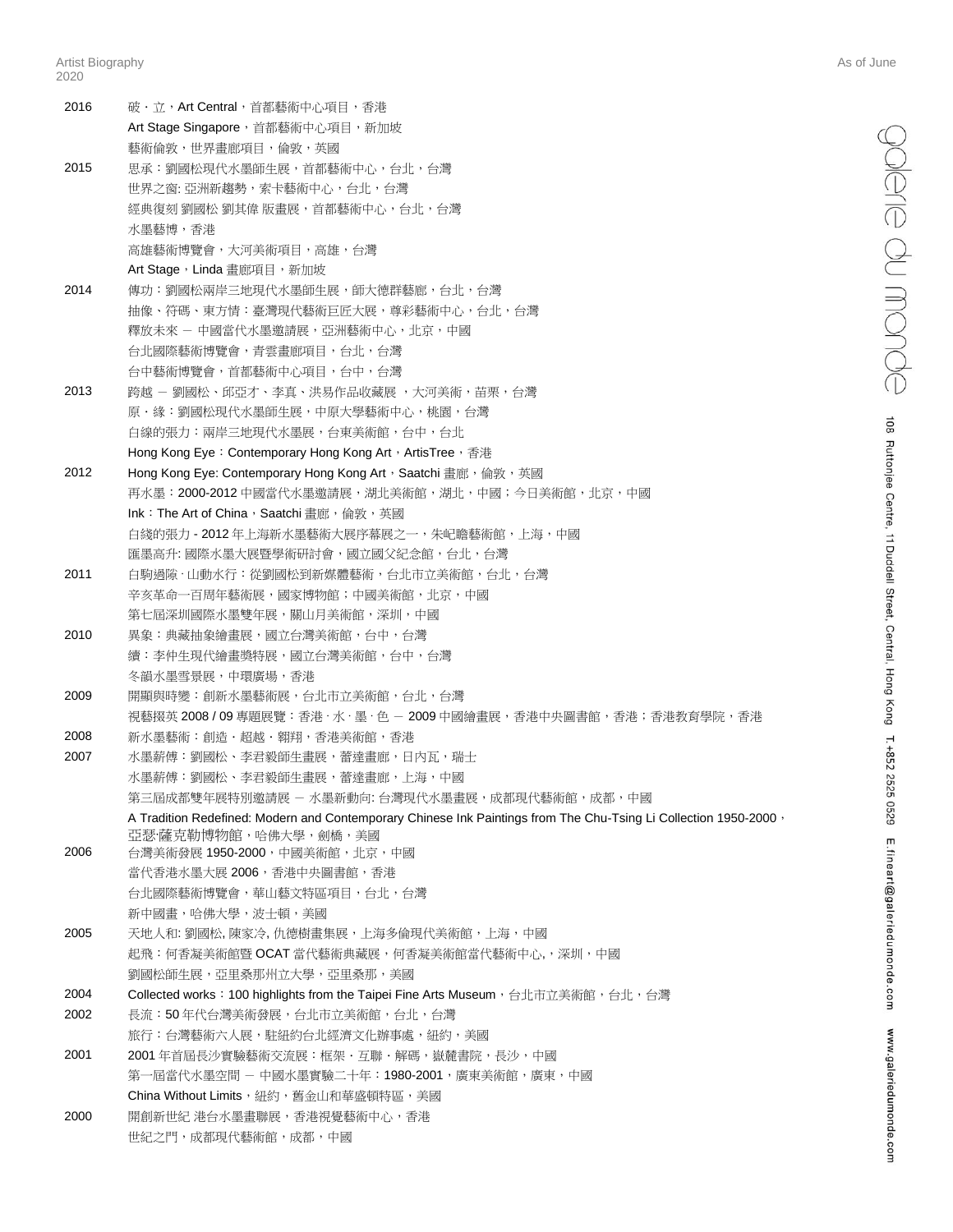| 1998<br>1998 | Vision 2000: Chinesische Gemaelde und Skulpturen der Gegenwart, 林登博物館, 斯圖加特, 德國; 聖彼得主教座堂, 呂貝克,<br>德國  |
|--------------|-------------------------------------------------------------------------------------------------------|
|              | 中華五千年文明藝術展,古根漢美術館,紐約,美國                                                                               |
| 1997         | 悲情昇華―二二八美展,台北市立美術館,台北,台灣                                                                              |
|              | 中國藝術大展,上海美術館,上海,中國                                                                                    |
| 1995         | 台灣當代水墨畫展,台北新聞文化中心,巴黎,法國                                                                               |
| 1993         | 中國現代墨彩畫展,俄羅斯民族博物館,聖彼得堡,俄羅斯                                                                            |
| 1992         | 不枯崖 – 台灣十四名家中國水墨畫展,香港藝術中心,香港                                                                          |
|              | 東方美學與現代美術研討會,台北市立美術館,台北,台灣                                                                            |
| 1990         | The Language of Ink Part II, Gerald Godfrey 畫廊, 倫敦, 英國                                                |
| 1989         | 第四屆亞洲國際藝術展,首爾大都會藝術博物館,首爾,韓國                                                                           |
| 1988         | 國際水墨畫展,中國畫研究所,北京,中國                                                                                   |
|              | 水墨畫研討會,中國畫研究所,北京,中國                                                                                   |
| 1987         | 國際水墨畫展,東京都美術館,東京,日本                                                                                   |
|              | 當代中國繪畫展覽,溫哥華市美術館,溫哥華,加拿大                                                                              |
|              | 中國現代畫展,布魯塞爾市政廳,布魯塞爾,比利時                                                                               |
| 1986         | 第十屆亞洲運動會亞洲現代水墨畫展,韓國文化館,首爾,韓國                                                                          |
| 1985         | 五月沙龍,巴黎,法國                                                                                            |
| 1984         | 第六屆全國美展,北京,中國                                                                                         |
|              | 二十世紀中國繪畫展,香港藝術館,香港                                                                                    |
| 1982         | 山水新意境,香港美術館,香港                                                                                        |
|              | Some Recent Developments in Twentieth Century Chinese Painting: A Personal View, Hugh Moss 畫廊, 倫敦, 英國 |
|              | 香港當代美展,馬尼拉大都會博物館,馬尼拉,菲律賓                                                                              |
| 1981         | 中國現代繪畫趨向展,塞紐斯基博物館,巴黎,法國                                                                               |
|              | 第一屆亞洲藝術展,巴林市,巴林                                                                                       |
| 1979         | 藝術家'79,聯合國總部大樓,紐約,美國                                                                                  |
| 1977         | 今日香港藝術展,香港藝術館,香港                                                                                      |
| 1975         | 第十一屆亞洲現代美展,上野之森美術館,東京,日本                                                                              |
| 1974         | 藝術節現代香港藝術展覽,富麗華酒店,香港                                                                                  |
|              | 亞細亞現代美術展,上野之森美術館,東京,日本                                                                                |
|              | 當代中國之繪畫與書法展,耶魯大學美術館,康涅狄格,美國                                                                           |
| 1973         | 國際美展,國際電話電報公司項目,全美博物館巡迴展                                                                              |
| 1972         | New Directions in Chinese Painting: 11 Contemporary Chinese Artists, 堪薩斯大學美術館,勞倫斯,美國                  |
|              | 一九七二年當代香港藝術,香港博物美術館,香港                                                                                |
| 1971         | 五月畫會畫展,台北,台灣                                                                                          |
| 1970         | 書法的陳述,藝術俱樂部,芝加哥,美國                                                                                    |
| 1969         | 二十世紀中國繪畫的發展,史丹佛大學美術館,加利福尼亞,美國                                                                         |
| 1965         | 亞洲先進藝術家畫展,亞洲十大城市巡迴展出                                                                                  |
|              | 中國現代藝術展,羅馬現代美術館,羅馬,意大利                                                                                |
| 1959         | 聖保羅國際雙年展,巴西                                                                                           |
|              | 巴黎青年雙年展,巴黎,法國                                                                                         |
| 1057         | 工日聿命聿曱,厶非,厶邀                                                                                          |

1957 五月畫會畫展,台北,台灣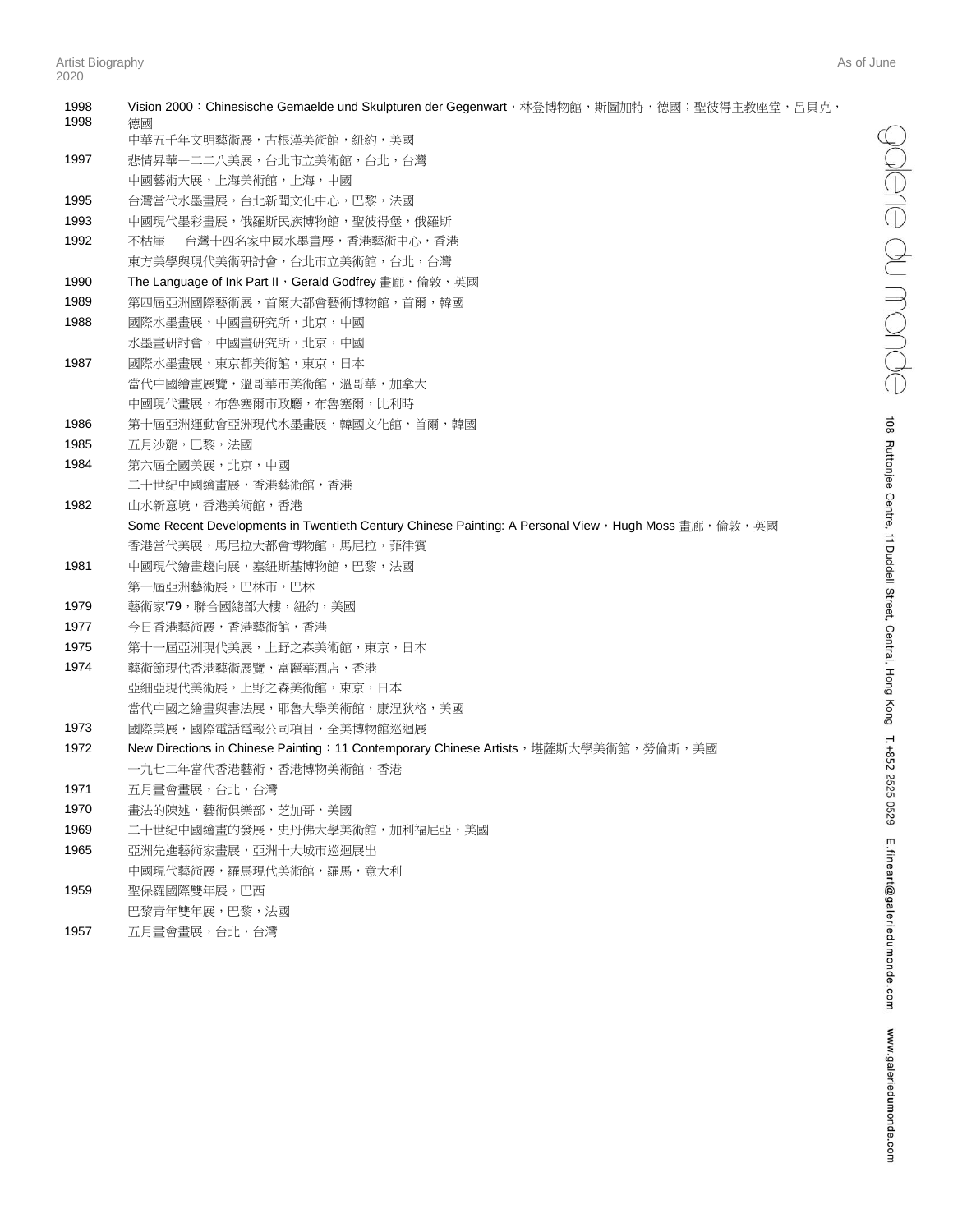| 獎項   |                                |
|------|--------------------------------|
| 2017 | 獲中華民國政府頒發第36屆行政院文化獎            |
| 2016 | 被選為美國文理科學院院十,成為全球首位獲得這項殊榮的華人書家 |
|      | 獲中華民國總統府頒發二等景星動章               |
| 2011 | 獲中國藝術研究院頒發中華藝文終身成就獎            |
| 2010 | 獲世界藝術文化學院及世界詩人大會頒發榮譽博士學位       |
| 2008 | 獲中華民國頒發國家文藝獎                   |
| 2002 | 當選台灣師範大學傑出校友獎                  |
| 1991 | 獲李仲牛現代繪書文教基金會頒發現代繪書成就獎         |
| 1986 | 獲日本東京都美術館頒發國際水墨書特別獎            |
| 1984 | 獲中國北京第六屆全國美展頒發特別獎              |
| 1969 | 獲美國「主流 69 」國際美展繪書首獎            |
|      |                                |

- 1968 當選台灣「十大傑出青年」
- 1966 榮獲美國洛克斐勒三世基金會頒發環球旅行獎

部分公共收藏 美國芝加哥藝術學院

美國哈佛大學亞瑟·薩克勒博物館 美國舊金山亞洲藝術博物館 英國布里斯托爾市博物館和藝術畫廊 中國成都現代美術館 香港中文大學美術館 美國俄亥俄克利夫蘭藝術博物館 美國科羅拉多丹佛藝術博物館 美國哈佛大學福克藝術博物館 中國廣東美術館 香港藝術館 Iris 和 B. Gerald Cantor 美國加利福尼亞州斯坦福大學視覺藝術中心 中國南京江蘇博物館 台灣高雄市高雄美術館 德國斯圖加特林登博物館 香港 M+博物館 菲律賓馬尼拉大都會博物館 德國法蘭克福 Kunsthandwerk 美術館 德國柏林 Ostasiatische Kunst 美術館 瑞士蘇黎世里特貝格博物館 馬來西亞吉隆坡國家美術館 中國北京美術館 台灣台北國立孫中山先生紀念館 澳洲墨爾本維多利亞國家美術館 台灣台北國立歷史博物館 台灣台中國立台灣美術館 美國堪薩斯納爾遜阿特金斯藝術博物館 美國佛羅里達州西棕櫚灘諾頓藝術博物館 中國北京故宮博物院 美國鳳凰城美術館 美國華盛頓西雅圖藝術博物館 中國濟南山東省博物館 中國上海美術館 美國堪薩斯大學斯賓塞藝術博物館 台灣台北美術館 英國倫敦大英博物館 美國加利福尼亞聖地亞哥藝術博物館